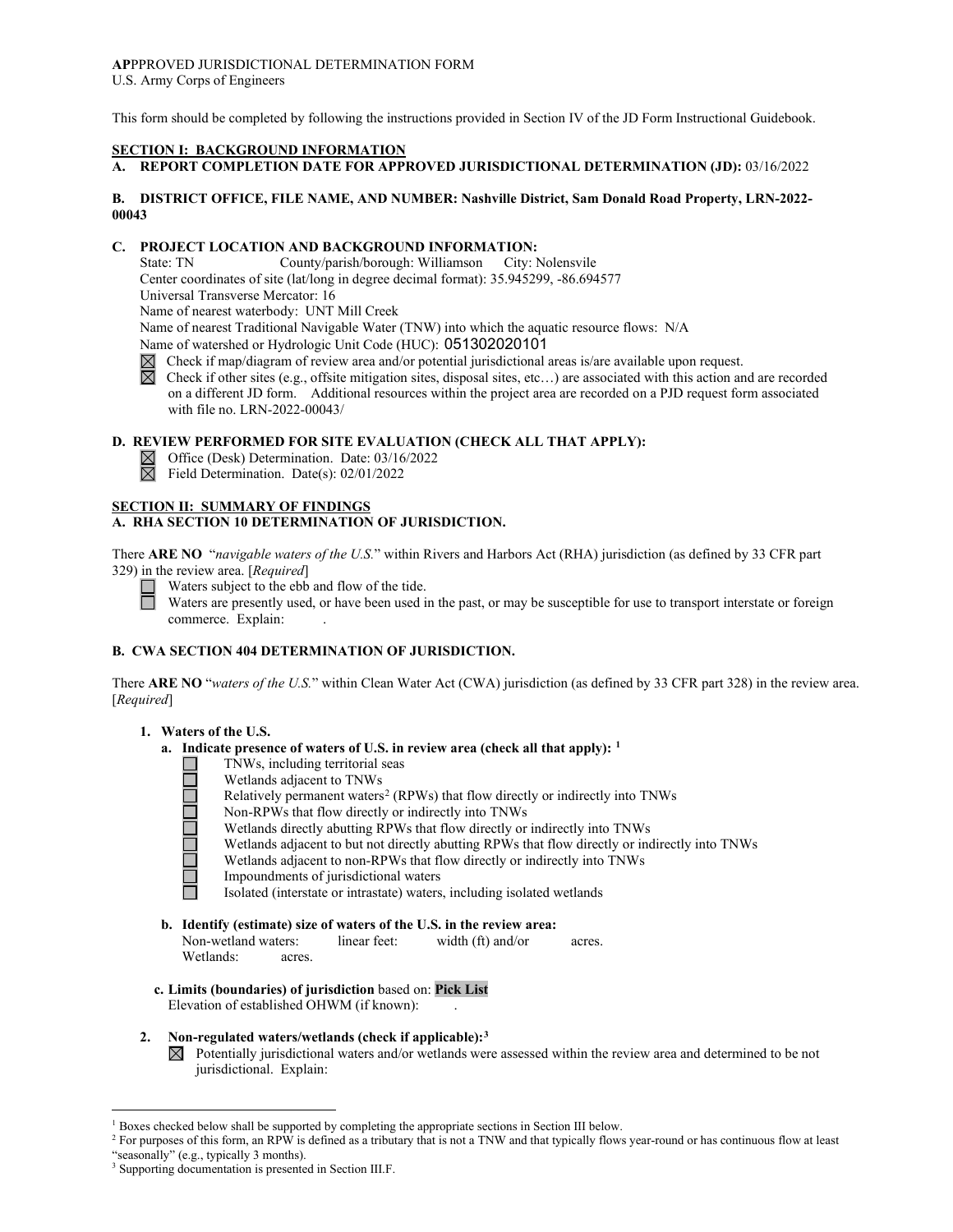**WWC-1 was verified on site to be an upland swale that has been heavily impacted by cattle. The swale is completely in uplands and drains only uplands. The swale does not carry relatively permanent flow or have indicators of true OHWM or natural bed and bank.**

**SWL-1 was verified on site to be an upland swale. The swale does not carry relatively permanent flow directly or indirectly to a TNW or have indicators of OHWM or natural bed and bank.** 

**WWC-2, WWC-3, and WWC-4 are not considered tributaries as they do not have a direct or indirect connection to a TNW. These features were determined to be erosional, that formed due to the topography of the area. These features do not continue down gradient.** 

## **SECTION III: CWA ANALYSIS**

## **A. TNWs AND WETLANDS ADJACENT TO TNWs**

**The agencies will assert jurisdiction over TNWs and wetlands adjacent to TNWs. If the aquatic resource is a TNW, complete Section III.A.1 and Section III.D.1. only; if the aquatic resource is a wetland adjacent to a TNW, complete Sections III.A.1 and 2 and Section III.D.1.; otherwise, see Section III.B below**.

## **1. TNW**

Identify TNW: .

Summarize rationale supporting determination: .

**2. Wetland adjacent to TNW**

Summarize rationale supporting conclusion that wetland is "adjacent":

### **B. CHARACTERISTICS OF TRIBUTARY (THAT IS NOT A TNW) AND ITS ADJACENT WETLANDS (IF ANY):**

**This section summarizes information regarding characteristics of the tributary and its adjacent wetlands, if any, and it helps determine whether or not the standards for jurisdiction established under** *Rapanos* **have been met.**

**The agencies will assert jurisdiction over non-navigable tributaries of TNWs where the tributaries are "relatively permanent waters" (RPWs), i.e. tributaries that typically flow year-round or have continuous flow at least seasonally (e.g., typically 3 months). A wetland that directly abuts an RPW is also jurisdictional. If the aquatic resource is not a TNW, but has year-round (perennial) flow, skip to Section III.D.2. If the aquatic resource is a wetland directly abutting a tributary with perennial flow, skip to Section III.D.4.**

**A wetland that is adjacent to but that does not directly abut an RPW requires a significant nexus evaluation. Corps districts and EPA regions will include in the record any available information that documents the existence of a significant nexus between a relatively permanent tributary that is not perennial (and its adjacent wetlands if any) and a traditional navigable water, even though a significant nexus finding is not required as a matter of law.**

**If the waterbody[4](#page-1-0) is not an RPW, or a wetland directly abutting an RPW, a JD will require additional data to determine if the waterbody has a significant nexus with a TNW. If the tributary has adjacent wetlands, the significant nexus evaluation must consider the tributary in combination with all of its adjacent wetlands. This significant nexus evaluation that combines, for analytical purposes, the tributary and all of its adjacent wetlands is used whether the review area identified in the JD request is the tributary, or its adjacent wetlands, or both. If the JD covers a tributary with adjacent wetlands, complete Section III.B.1 for the tributary, Section III.B.2 for any onsite wetlands, and Section III.B.3 for all wetlands adjacent to that tributary, both onsite and offsite. The determination whether a significant nexus exists is determined in Section III.C below.**

- **1. Characteristics of non-TNWs that flow directly or indirectly into TNW**
	- **(i) General Area Conditions:** Watershed size: Drainage area: **Pick List** Average annual rainfall: inches<br>Average annual snowfall: inches Average annual snowfall:

<span id="page-1-0"></span><sup>&</sup>lt;sup>4</sup> Note that the Instructional Guidebook contains additional information regarding swales, ditches, washes, and erosional features generally and in the arid West.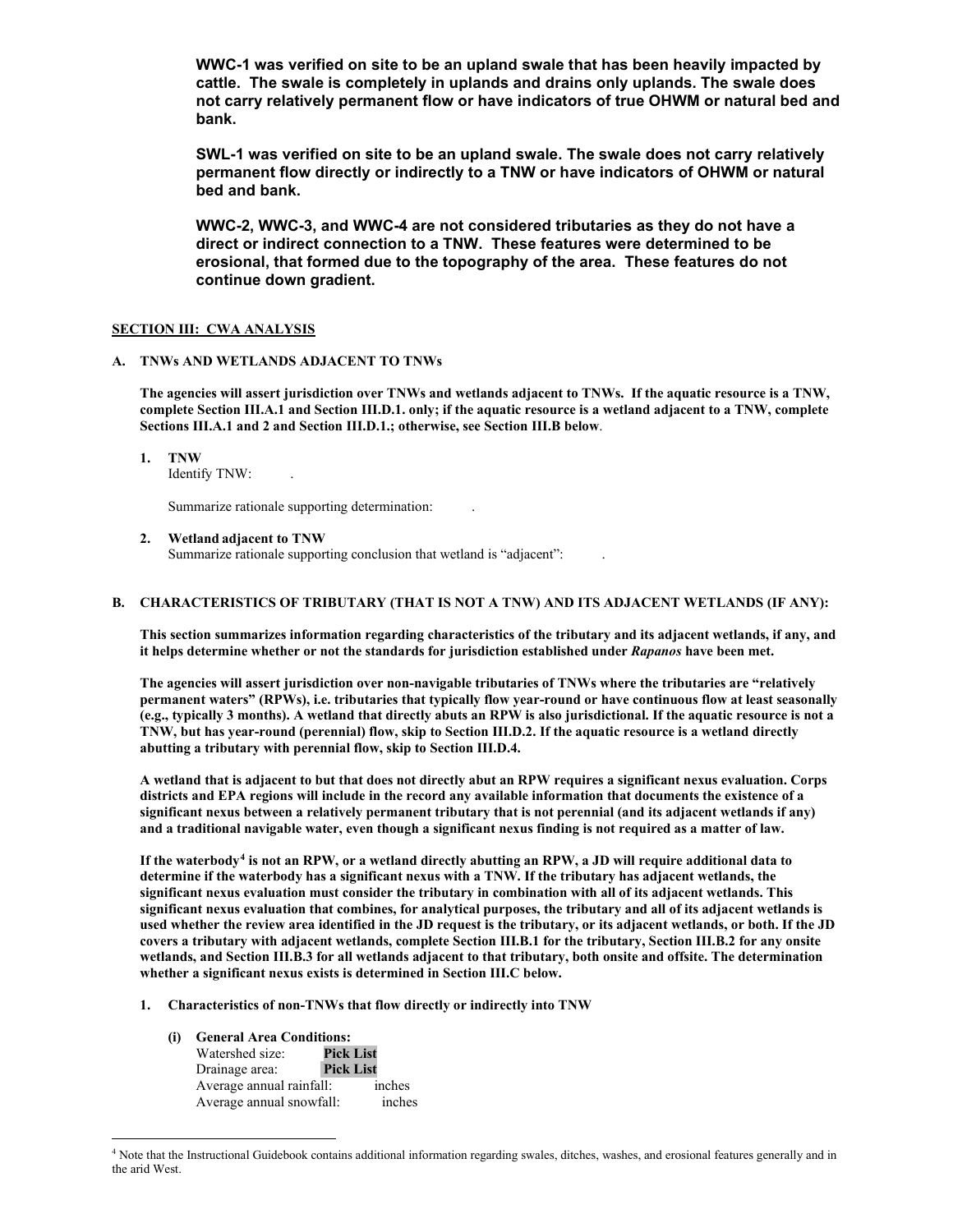|  |  | (ii) Physical Characteristics: |
|--|--|--------------------------------|
|--|--|--------------------------------|

|     | <b>Physical Characteristics:</b>                                                                                                                                                                                                                                                                                                                                                              |
|-----|-----------------------------------------------------------------------------------------------------------------------------------------------------------------------------------------------------------------------------------------------------------------------------------------------------------------------------------------------------------------------------------------------|
|     | (a) Relationship with TNW:                                                                                                                                                                                                                                                                                                                                                                    |
|     | Tributary flows directly into TNW.                                                                                                                                                                                                                                                                                                                                                            |
|     | Tributary flows through Pick List tributaries before entering TNW.                                                                                                                                                                                                                                                                                                                            |
|     | Project waters are Pick List river miles from TNW.<br>Project waters are Pick List river miles from RPW.<br>Project waters are Pick List aerial (straight) miles from TNW.<br>Project waters are Pick List aerial (straight) miles from RPW.<br>Project waters cross or serve as state boundaries. Explain:<br>Identify flow route to TNW <sup>5</sup> :<br>Tributary stream order, if known: |
|     |                                                                                                                                                                                                                                                                                                                                                                                               |
|     | (b) General Tributary Characteristics (check all that apply):                                                                                                                                                                                                                                                                                                                                 |
|     | Tributary is:<br>Natural                                                                                                                                                                                                                                                                                                                                                                      |
|     | Artificial (man-made). Explain:                                                                                                                                                                                                                                                                                                                                                               |
|     | Manipulated (man-altered). Explain:                                                                                                                                                                                                                                                                                                                                                           |
|     |                                                                                                                                                                                                                                                                                                                                                                                               |
|     | <b>Tributary</b> properties with respect to top of bank (estimate):<br>Average width:<br>feet                                                                                                                                                                                                                                                                                                 |
|     | Average depth:<br>feet                                                                                                                                                                                                                                                                                                                                                                        |
|     | Average side slopes: Pick List.                                                                                                                                                                                                                                                                                                                                                               |
|     |                                                                                                                                                                                                                                                                                                                                                                                               |
|     | Primary tributary substrate composition (check all that apply):                                                                                                                                                                                                                                                                                                                               |
|     | Silts<br>Sands<br>Concrete                                                                                                                                                                                                                                                                                                                                                                    |
|     | Cobbles<br>Gravel<br>Muck                                                                                                                                                                                                                                                                                                                                                                     |
|     | Bedrock<br>Vegetation. Type/% cover:                                                                                                                                                                                                                                                                                                                                                          |
|     | Other. Explain:                                                                                                                                                                                                                                                                                                                                                                               |
|     | Tributary condition/stability [e.g., highly eroding, sloughing banks]. Explain:                                                                                                                                                                                                                                                                                                               |
|     | Presence of run/riffle/pool complexes. Explain:                                                                                                                                                                                                                                                                                                                                               |
|     | Tributary geometry: Pick List                                                                                                                                                                                                                                                                                                                                                                 |
|     | Tributary gradient (approximate average slope):<br>$\frac{0}{0}$                                                                                                                                                                                                                                                                                                                              |
|     |                                                                                                                                                                                                                                                                                                                                                                                               |
| (c) | Flow:                                                                                                                                                                                                                                                                                                                                                                                         |
|     | Tributary provides for: Pick List                                                                                                                                                                                                                                                                                                                                                             |
|     | Estimate average number of flow events in review area/year: Pick List                                                                                                                                                                                                                                                                                                                         |
|     | Describe flow regime:<br>Other information on duration and volume:                                                                                                                                                                                                                                                                                                                            |
|     |                                                                                                                                                                                                                                                                                                                                                                                               |
|     | Surface flow is: Pick List. Characteristics:                                                                                                                                                                                                                                                                                                                                                  |
|     | Subsurface flow: Pick List. Explain findings:                                                                                                                                                                                                                                                                                                                                                 |
|     | $\Box$ Dye (or other) test performed:                                                                                                                                                                                                                                                                                                                                                         |
|     | Tributary has (check all that apply):                                                                                                                                                                                                                                                                                                                                                         |
|     |                                                                                                                                                                                                                                                                                                                                                                                               |
|     | Bed and banks                                                                                                                                                                                                                                                                                                                                                                                 |
|     | OHWM <sup>6</sup> (check all indicators that apply):                                                                                                                                                                                                                                                                                                                                          |
|     | clear, natural line impressed on the bank<br>the presence of litter and debris                                                                                                                                                                                                                                                                                                                |
|     | changes in the character of soil<br>destruction of terrestrial vegetation                                                                                                                                                                                                                                                                                                                     |
|     | the presence of wrack line<br>shelving                                                                                                                                                                                                                                                                                                                                                        |
|     | sediment sorting<br>vegetation matted down, bent, or absent                                                                                                                                                                                                                                                                                                                                   |
|     | leaf litter disturbed or washed away<br>scour                                                                                                                                                                                                                                                                                                                                                 |
|     | sediment deposition<br>multiple observed or predicted flow events<br>water staining                                                                                                                                                                                                                                                                                                           |
|     | abrupt change in plant community<br>other (list):                                                                                                                                                                                                                                                                                                                                             |
|     | Discontinuous OHWM.7 Explain:                                                                                                                                                                                                                                                                                                                                                                 |
|     |                                                                                                                                                                                                                                                                                                                                                                                               |
|     |                                                                                                                                                                                                                                                                                                                                                                                               |

If factors other than the OHWM were used to determine lateral extent of CWA jurisdiction (check all that apply):<br>  $\Box$  High Tide Line indicated by:  $\Box$  Mean High Water Mark indicated by:  $\Box$  Mean High Water Mark indicated by:

<span id="page-2-0"></span><sup>&</sup>lt;sup>5</sup> Flow route can be described by identifying, e.g., tributary a, which flows through the review area, to flow into tributary b, which then flows into TNW.

<span id="page-2-2"></span><span id="page-2-1"></span><sup>6</sup> A natural or man-made discontinuity in the OHWM does not necessarily sever jurisdiction (e.g., where the stream temporarily flows underground, or where the OHWM has been removed by development or agricultural practices). Where there is a break in the OHWM that is unrelated to the waterbody's flow regime (e.g., flow over a rock outcrop or through a culvert), the agencies will look for indicators of flow above and below the break.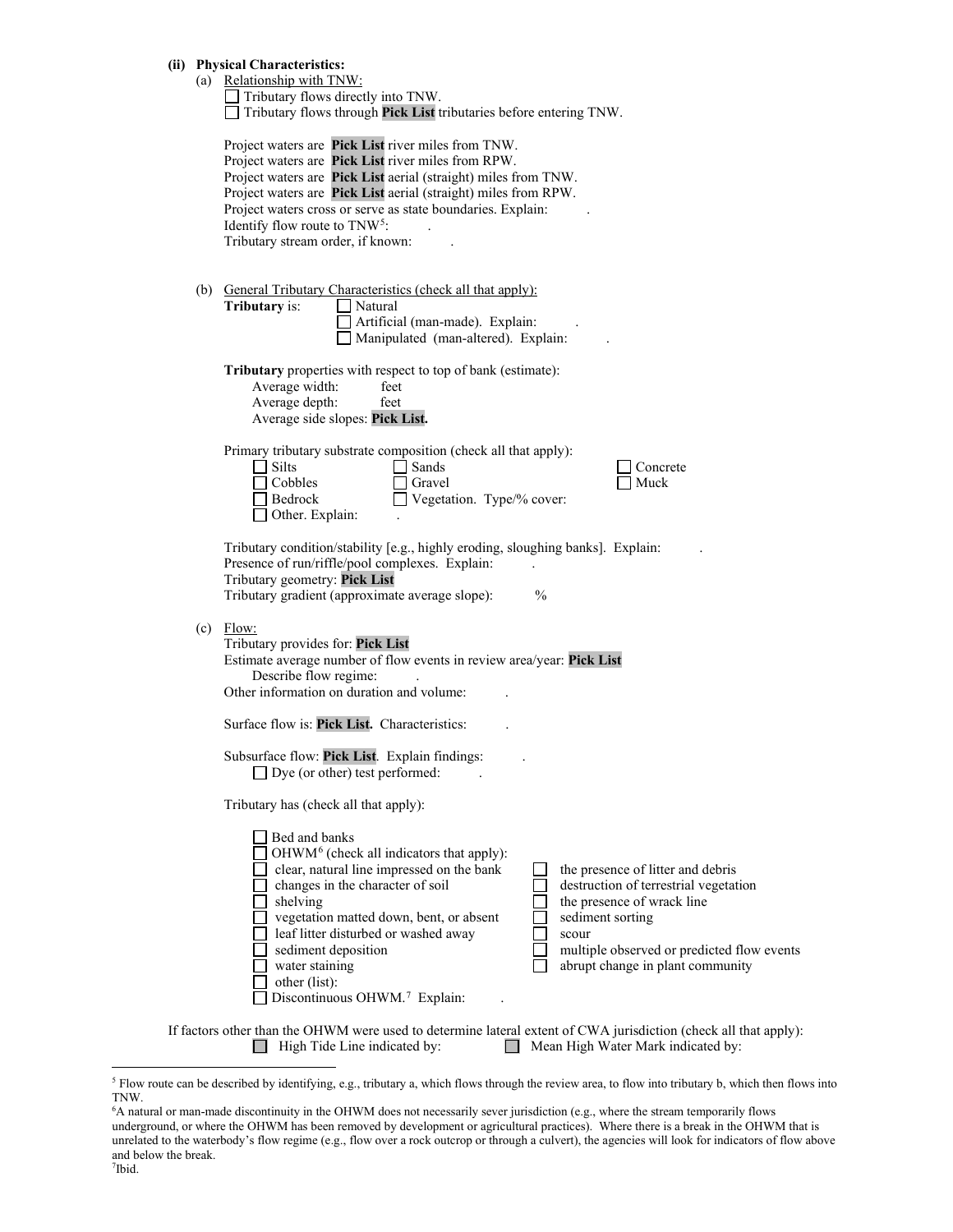$\Box$  oil or scum line along shore objects  $\Box$  survey to available datum;<br> $\Box$  fine shell or debris deposits (foreshore)  $\Box$  physical markings;  $\Box$  fine shell or debris deposits (foreshore) physical markings/characteristics  $\Box$  vegetation lines/changes in vegetation types. tidal gauges  $\Box$  other (list):

### **(iii) Chemical Characteristics:**

Characterize tributary (e.g., water color is clear, discolored, oily film; water quality; general watershed characteristics, etc.). Explain:

Identify specific pollutants, if known: .

#### **(iv) Biological Characteristics. Channel supports (check all that apply):**

- $\Box$  Riparian corridor. Characteristics (type, average width):
- Wetland fringe. Characteristics:
- Habitat for:

Federally Listed species. Explain findings: .

Fish/spawn areas. Explain findings:

Other environmentally-sensitive species. Explain findings: .

Aquatic/wildlife diversity. Explain findings: .

## **2. Characteristics of wetlands adjacent to non-TNW that flow directly or indirectly into TNW**

## **(i) Physical Characteristics:**

(a) General Wetland Characteristics:

Properties: Wetland size: acres Wetland type. Explain: Wetland quality. Explain: Project wetlands cross or serve as state boundaries. Explain: .

(b) General Flow Relationship with Non-TNW:

Flow is: **Pick List**. Explain:

Surface flow is**: Pick List**  Characteristics: .

Subsurface flow: **Pick List**. Explain findings: .  $\Box$  Dye (or other) test performed:

(c) Wetland Adjacency Determination with Non-TNW:

Directly abutting

 $\Box$  Not directly abutting

- Discrete wetland hydrologic connection. Explain: .
- Ecological connection. Explain: .
- $\overline{\Box}$  Separated by berm/barrier. Explain:
- (d) Proximity (Relationship) to TNW
	- Project wetlands are **Pick List** river miles from TNW. Project waters are **Pick List** aerial (straight) miles from TNW. Flow is from: **Pick List.**

Estimate approximate location of wetland as within the **Pick List** floodplain.

## **(ii) Chemical Characteristics:**

Characterize wetland system (e.g., water color is clear, brown, oil film on surface; water quality; general watershed characteristics; etc.). Explain:

Identify specific pollutants, if known: .

## **(iii) Biological Characteristics. Wetland supports (check all that apply):**

- Riparian buffer. Characteristics (type, average width):
- Vegetation type/percent cover. Explain:
- $\Box$  Habitat for:

Federally Listed species. Explain findings:

- Fish/spawn areas. Explain findings:
- Other environmentally-sensitive species. Explain findings: .
- Aquatic/wildlife diversity. Explain findings: .
- **3. Characteristics of all wetlands adjacent to the tributary (if any)**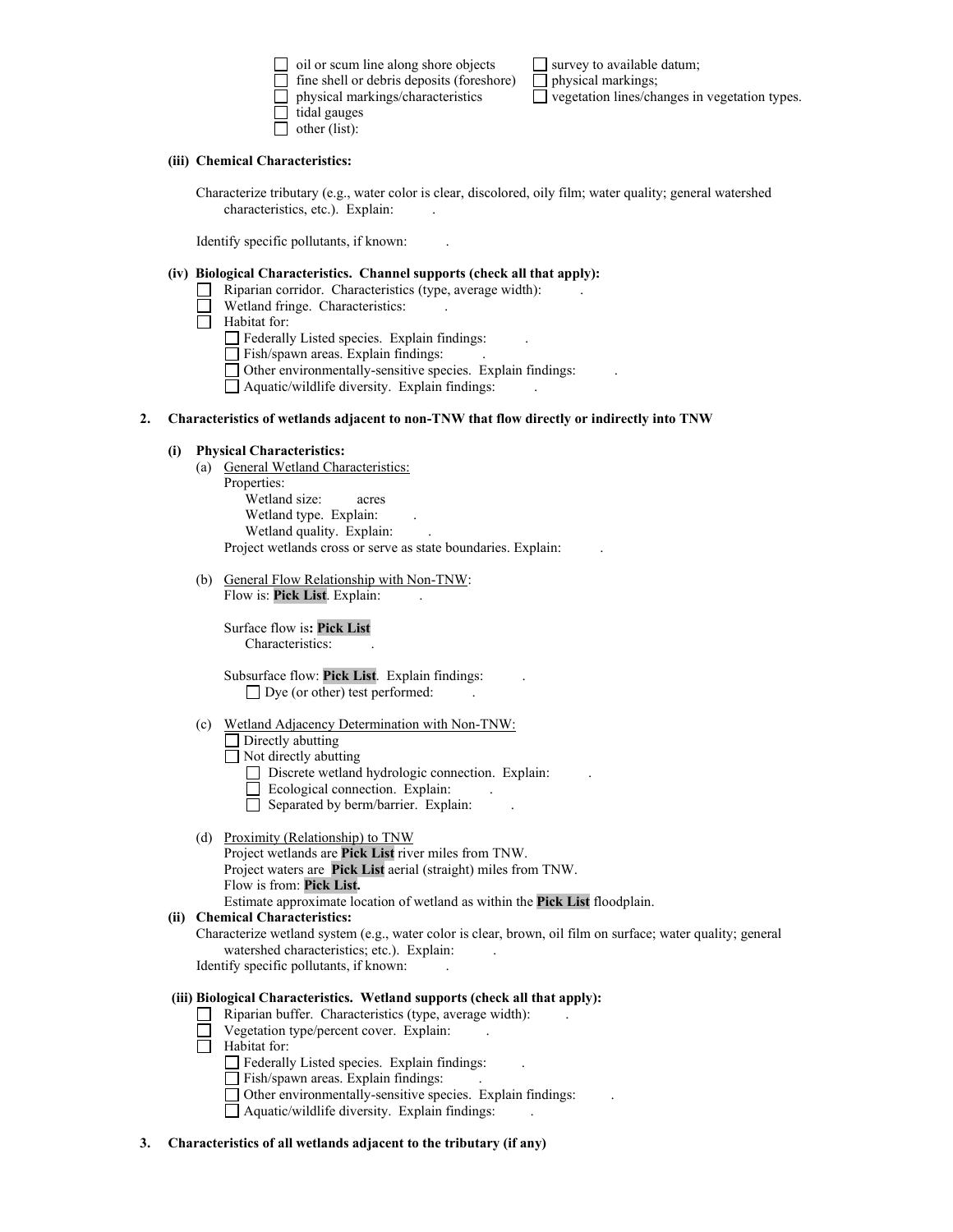All wetland(s) being considered in the cumulative analysis: **Pick List**

Approximately () acres in total are being considered in the cumulative analysis.

For each wetland, specify the following:

| Directly abuts? $(Y/N)$ | S <sub>12</sub> (in acres) | Directly abuts? $(Y/N)$ | Size (in acres) |
|-------------------------|----------------------------|-------------------------|-----------------|
|                         |                            |                         |                 |

Summarize overall biological, chemical and physical functions being performed: .

#### **C. SIGNIFICANT NEXUS DETERMINATION**

**A significant nexus analysis will assess the flow characteristics and functions of the tributary itself and the functions performed by any wetlands adjacent to the tributary to determine if they significantly affect the chemical, physical, and biological integrity of a TNW. For each of the following situations, a significant nexus exists if the tributary, in combination with all of its adjacent wetlands, has more than a speculative or insubstantial effect on the chemical, physical and/or biological integrity of a TNW. Considerations when evaluating significant nexus include, but are not limited to the volume, duration, and frequency of the flow of water in the tributary and its proximity to a TNW, and the functions performed by the tributary and all its adjacent wetlands. It is not appropriate to determine significant nexus based solely on any specific threshold of distance (e.g. between a tributary and its adjacent wetland or between a tributary and the TNW). Similarly, the fact an adjacent wetland lies within or outside of a floodplain is not solely determinative of significant nexus.** 

## **Draw connections between the features documented and the effects on the TNW, as identified in the** *Rapanos* **Guidance and discussed in the Instructional Guidebook. Factors to consider include, for example:**

- Does the tributary, in combination with its adjacent wetlands (if any), have the capacity to carry pollutants or flood waters to TNWs, or to reduce the amount of pollutants or flood waters reaching a TNW?
- Does the tributary, in combination with its adjacent wetlands (if any), provide habitat and lifecycle support functions for fish and other species, such as feeding, nesting, spawning, or rearing young for species that are present in the TNW?
- Does the tributary, in combination with its adjacent wetlands (if any), have the capacity to transfer nutrients and organic carbon that support downstream foodwebs?
- Does the tributary, in combination with its adjacent wetlands (if any), have other relationships to the physical, chemical, or biological integrity of the TNW?

## **Note: the above list of considerations is not inclusive and other functions observed or known to occur should be documented below:**

- **1. Significant nexus findings for non-RPW that has no adjacent wetlands and flows directly or indirectly into TNWs.** Explain findings of presence or absence of significant nexus below, based on the tributary itself, then go to Section III.D:
- **2. Significant nexus findings for non-RPW and its adjacent wetlands, where the non-RPW flows directly or indirectly into TNWs.** Explain findings of presence or absence of significant nexus below, based on the tributary in combination with all of its adjacent wetlands, then go to Section III.D: .
- **3. Significant nexus findings for wetlands adjacent to an RPW but that do not directly abut the RPW.** Explain findings of presence or absence of significant nexus below, based on the tributary in combination with all of its adjacent wetlands, then go to Section III.D: .

## **D. DETERMINATIONS OF JURISDICTIONAL FINDINGS. THE SUBJECT WATERS/WETLANDS ARE (CHECK ALL THAT APPLY):**

**1. TNWs and Adjacent Wetlands.** Check all that apply and provide size estimates in review area:  $\Box$  TNWs: linear feet width (ft), Or, acres. П Wetlands adjacent to TNWs: acres.

## **2. RPWs that flow directly or indirectly into TNWs.**

Tributaries of TNWs where tributaries typically flow year-round are jurisdictional. Provide data and rationale indicating that tributary is perennial: .

Tributaries of TNW where tributaries have continuous flow "seasonally" (e.g., typically three months each year) are jurisdictional. Data supporting this conclusion is provided at Section III.B. Provide rationale indicating that tributary flows seasonally: .

Provide estimates for jurisdictional waters in the review area (check all that apply): Tributary waters: linear feet width (ft).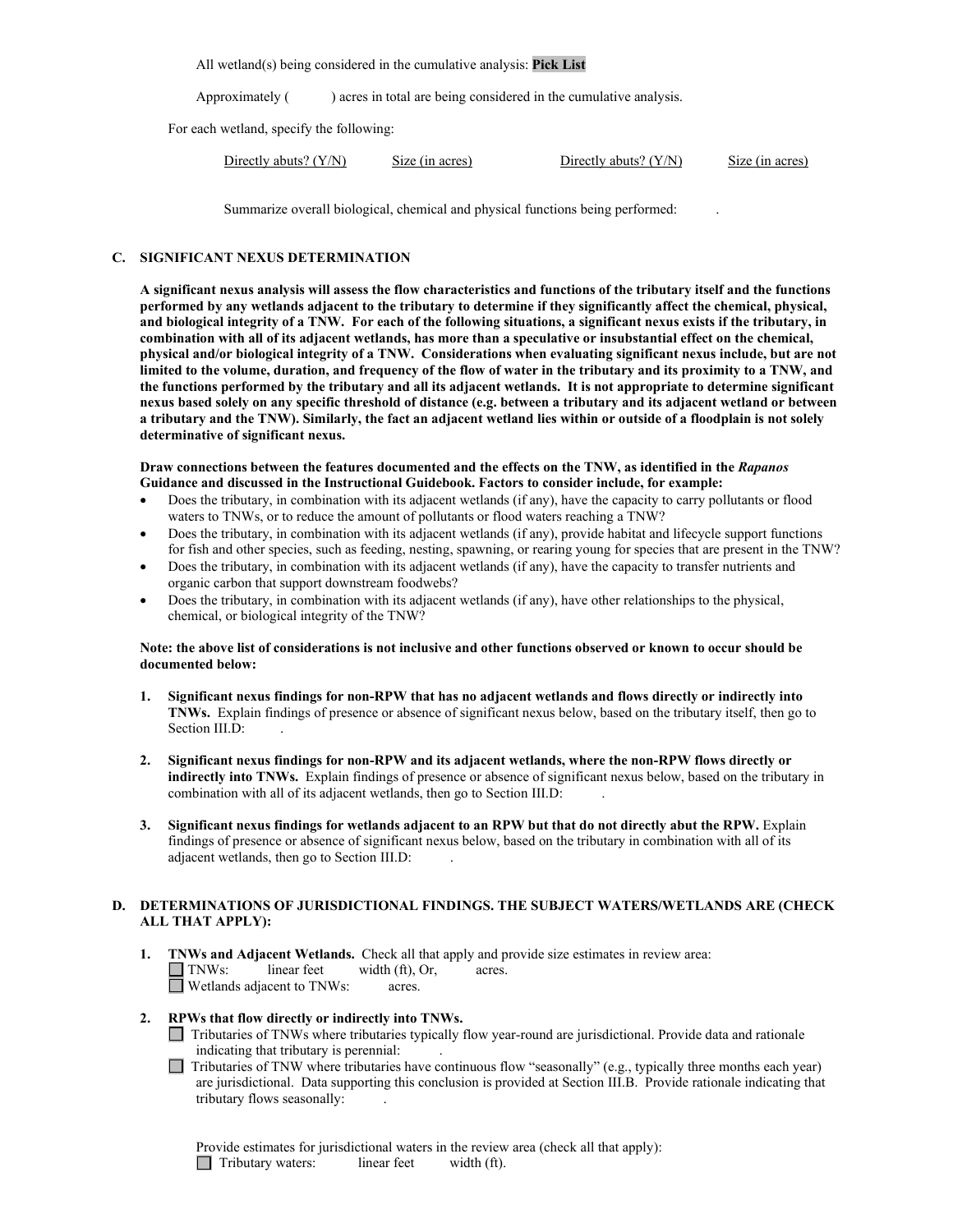□ Other non-wetland waters: acres. Identify type $(s)$  of waters:

## **3. Non-RPWs[8](#page-5-0) that flow directly or indirectly into TNWs.**

Waterbody that is not a TNW or an RPW, but flows directly or indirectly into a TNW, and it has a significant nexus with a TNW is jurisdictional. Data supporting this conclusion is provided at Section III.C.

Provide estimates for jurisdictional waters within the review area (check all that apply):  $\Box$ 

| Tributary waters:         | linear feet | width (ft). |
|---------------------------|-------------|-------------|
| Other non-wetland waters: | acres.      |             |

Identify type(s) of waters: **.**

## **4. Wetlands directly abutting an RPW that flow directly or indirectly into TNWs.**

Wetlands directly abut RPW and thus are jurisdictional as adjacent wetlands.

- Wetlands directly abutting an RPW where tributaries typically flow year-round. Provide data and rationale indicating that tributary is perennial in Section III.D.2, above. Provide rationale indicating that wetland is directly abutting an RPW: **.**
- Wetlands directly abutting an RPW where tributaries typically flow "seasonally." Provide data indicating that tributary is seasonal in Section III.B and rationale in Section III.D.2, above. Provide rationale indicating that wetland is directly abutting an RPW:

Provide acreage estimates for jurisdictional wetlands in the review area: acres.

## **5. Wetlands adjacent to but not directly abutting an RPW that flow directly or indirectly into TNWs.**

 $\Box$  Wetlands that do not directly abut an RPW, but when considered in combination with the tributary to which they are adjacent and with similarly situated adjacent wetlands, have a significant nexus with a TNW are jurisidictional. Data supporting this conclusion is provided at Section III.C.

Provide acreage estimates for jurisdictional wetlands in the review area: acres.

## **6. Wetlands adjacent to non-RPWs that flow directly or indirectly into TNWs.**

Wetlands adjacent to such waters, and have when considered in combination with the tributary to which they are adjacent and with similarly situated adjacent wetlands, have a significant nexus with a TNW are jurisdictional. Data supporting this conclusion is provided at Section III.C.

Provide estimates for jurisdictional wetlands in the review area: acres.

## **7. Impoundments of jurisdictional waters.[9](#page-5-1)**

- As a general rule, the impoundment of a jurisdictional tributary remains jurisdictional.
- Demonstrate that impoundment was created from "waters of the U.S.," or
	- Demonstrate that water meets the criteria for one of the categories presented above (1-6), or
	- Demonstrate that water is isolated with a nexus to commerce (see E below).

| E.    ISOLATED [INTERSTATE OR INTRA-STATE] WATERS, INCLUDING ISOLATED WETLANDS, THE USE, |
|------------------------------------------------------------------------------------------|
| <b>DEGRADATION OR DESTRUCTION OF WHICH COULD AFFECT INTERSTATE COMMERCE,</b>             |
| INCLUDING ANY SUCH WATERS (CHECK ALL THAT APPLY): <sup>10</sup>                          |

which are or could be used by interstate or foreign travelers for recreational or other purposes.

from which fish or shellfish are or could be taken and sold in interstate or foreign commerce.

which are or could be used for industrial purposes by industries in interstate commerce.

Interstate isolated waters. Explain:<br>
Other factors. Explain:

Other factors. Explain:

## **Identify water body and summarize rationale supporting determination:** .

Provide estimates for jurisdictional waters in the review area (check all that apply): Tributary waters: linear feet width (ft).

<span id="page-5-0"></span> $8$ See Footnote # 3

 $9$  To complete the analysis refer to the key in Section III.D.6 of the Instructional Guidebook.

<span id="page-5-2"></span><span id="page-5-1"></span>**<sup>10</sup> Prior to asserting or declining CWA jurisdiction based solely on this category, Corps Districts will elevate the action to Corps and EPA HQ for review consistent with the process described in the Corps/EPA** *Memorandum Regarding CWA Act Jurisdiction Following Rapanos.*